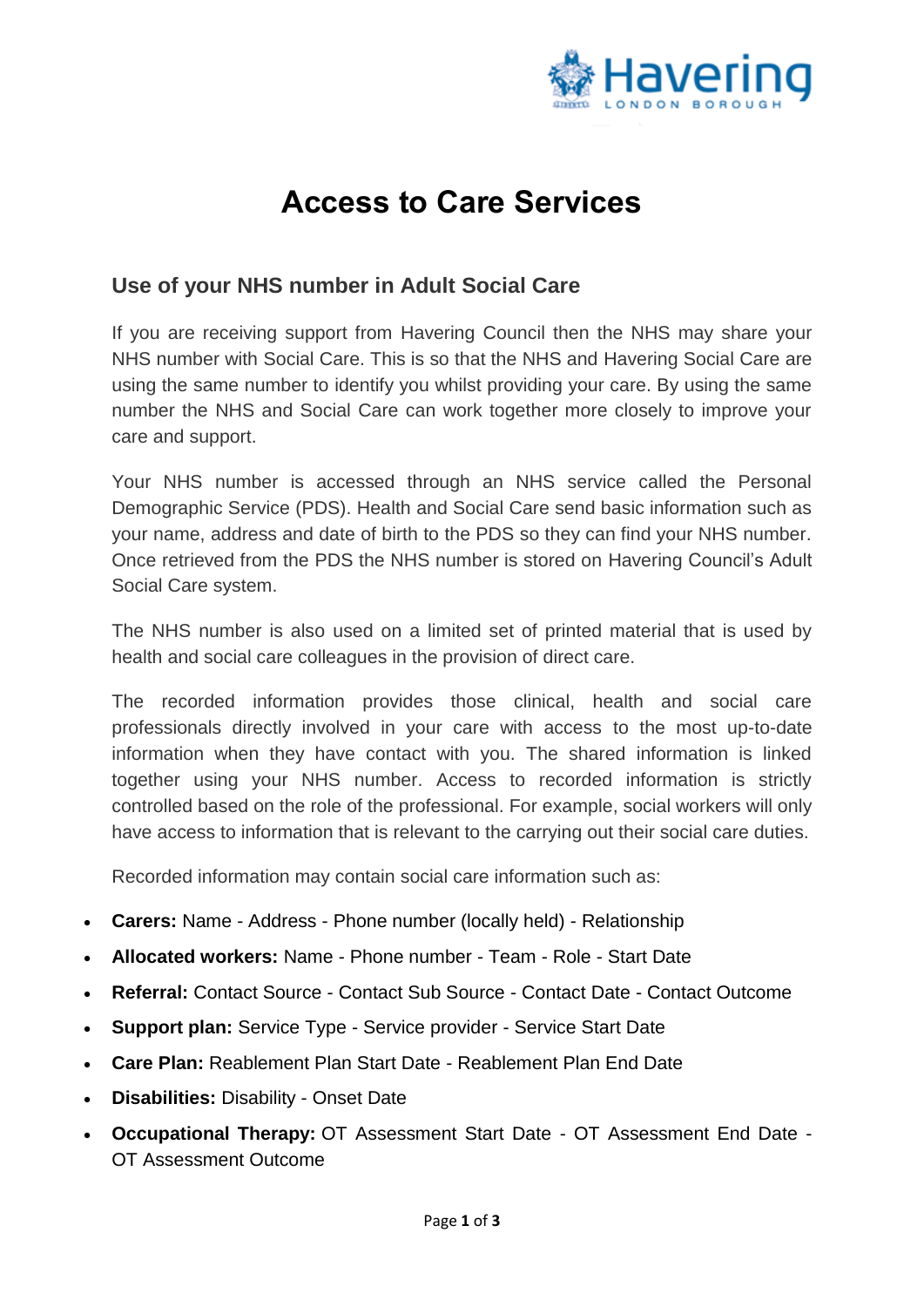The use of joined up information across health and social care brings many benefits. One specific example where this will be the case is the discharge of patients into social care. Delays in discharge from hospital can occur because details of social care involvement are not readily available to the staff on the ward. The hospital simply does not know whom to contact to discuss the ongoing care of a patient. The linking of social care and health information via the NHS number will help hospital staff quickly identify if social care support is already in place and details of the most appropriate contact. Ongoing care can be planned earlier in the process because hospital staff will know whom to talk to.

This type of coordinated support brings many benefits including:

- Fewer unnecessary clinical tests
- More accurate prescriptions
- Better self-management for patients
- Better co-ordinated and safer care
- More time to spend on clinical care
- Less paperwork
- More efficient use of healthcare services

The addition of adult social care data, enabled via the storage of the NHS number, will bring additional benefits:

- Better co-ordinated and safer care across health and social care enabled through the sharing of real-time information.
- Better coordination of discharges from hospital into social care, as explained above
- More time to spend on planning and co-ordinating social care because health staff can identify and involve social care staff earlier in the process.
- Earlier intervention to maximise the opportunities or reablement services leading to greater independence for patients
- Less paperwork and more efficient use of social care resources

The NHS number will also be printed on a subset of social care printed documentation that is specifically used to communicate between health and social care organisations.. This brings the benefit of better co-ordinated and safe care across health and social care through the use of the unique identifier rather than a reliance on name and date of birth to identify a person.